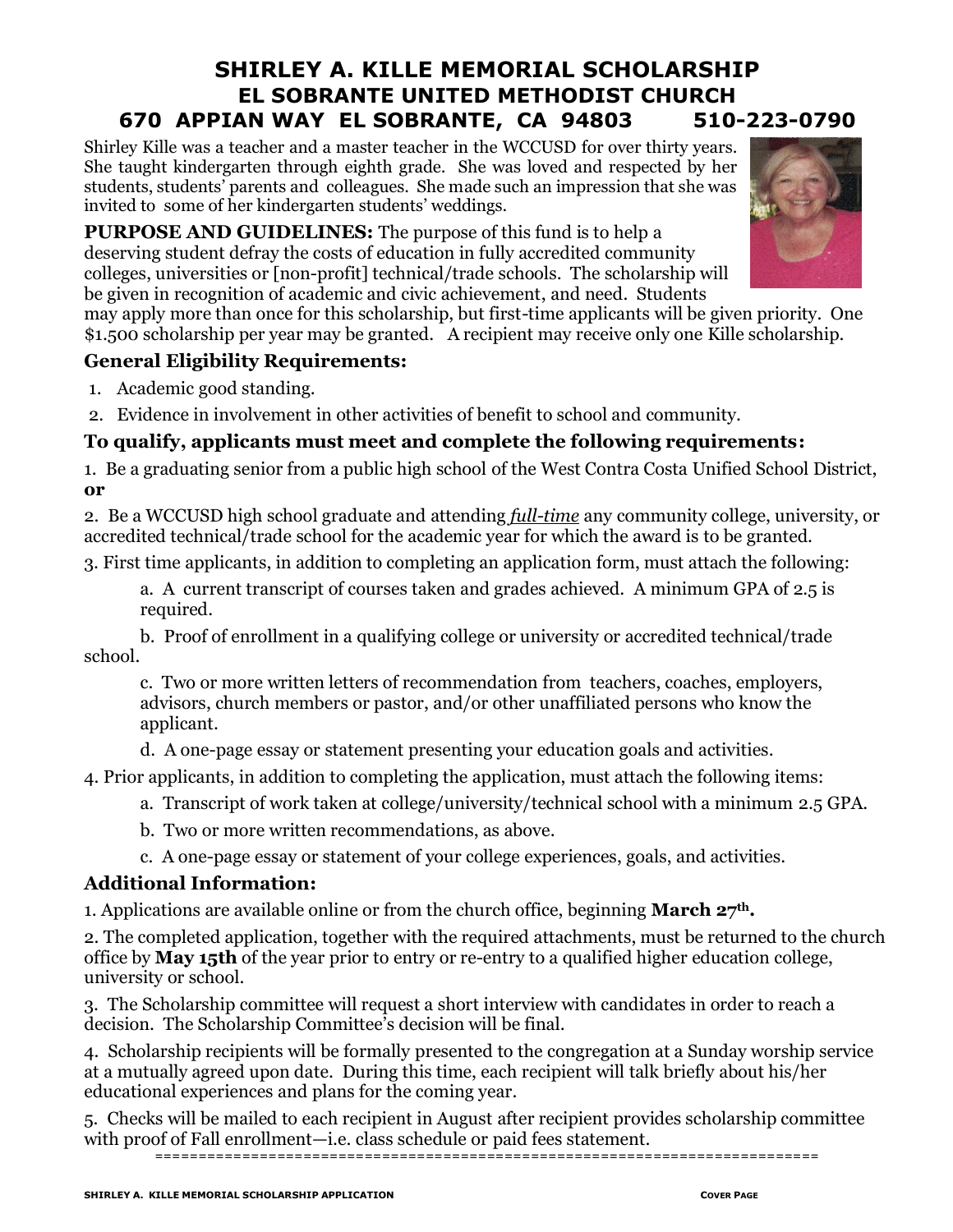#### **SHIRLEY A. KILLE MEMORIAL SCHOLARSHIP APPLICATION EL SOBRANTE UNITED METHODIST CHURCH 670 APPIAN WAY EL SOBRANTE, CA 94803 510-223-0790**

### **STUDENT DATA SHEET (PLEASE COMPLETE ALL ENTRIES)**

|                                                                                                                                                                                                                                                                                                                                                                                                                                                                                                                                                                                 |                     | $\Box$ Date: $\Box$ Date: $\Box$                 |  |  |  |
|---------------------------------------------------------------------------------------------------------------------------------------------------------------------------------------------------------------------------------------------------------------------------------------------------------------------------------------------------------------------------------------------------------------------------------------------------------------------------------------------------------------------------------------------------------------------------------|---------------------|--------------------------------------------------|--|--|--|
| Applicants' Name: (Please print or type clearly)                                                                                                                                                                                                                                                                                                                                                                                                                                                                                                                                |                     |                                                  |  |  |  |
| $\begin{minipage}{.4\linewidth} \textbf{Home Address:}\quad \quad \textbf{(Street)} \quad \quad \textbf{(1)} \quad \quad \textbf{(2)} \quad \quad \textbf{(3)} \quad \quad \textbf{(4)} \quad \quad \textbf{(5)} \quad \quad \textbf{(5)} \quad \quad \textbf{(6)} \quad \quad \textbf{(6)} \quad \quad \textbf{(7)} \quad \quad \textbf{(8)} \quad \quad \textbf{(8)} \quad \quad \textbf{(9)} \quad \quad \textbf{(1)} \quad \quad \textbf{(1)} \quad \quad \textbf{(1)} \quad \quad \textbf{(2)} \quad \quad \textbf{(3)} \quad \quad \textbf{(4)} \quad \quad \textbf{(5)}$ | $\overline{(City)}$ | (Zip)                                            |  |  |  |
| Home Phone: ___________________________Cell Phone: ______________________________                                                                                                                                                                                                                                                                                                                                                                                                                                                                                               |                     |                                                  |  |  |  |
|                                                                                                                                                                                                                                                                                                                                                                                                                                                                                                                                                                                 |                     |                                                  |  |  |  |
|                                                                                                                                                                                                                                                                                                                                                                                                                                                                                                                                                                                 |                     | (Name?? Attach copy of diploma/final transcript) |  |  |  |
|                                                                                                                                                                                                                                                                                                                                                                                                                                                                                                                                                                                 |                     |                                                  |  |  |  |
|                                                                                                                                                                                                                                                                                                                                                                                                                                                                                                                                                                                 |                     |                                                  |  |  |  |
|                                                                                                                                                                                                                                                                                                                                                                                                                                                                                                                                                                                 |                     | $\overline{\text{(Minimum 2.5)}}$                |  |  |  |
| Address: $($ $# Street)$ (City)                                                                                                                                                                                                                                                                                                                                                                                                                                                                                                                                                 | (State)             | (Zip)                                            |  |  |  |
|                                                                                                                                                                                                                                                                                                                                                                                                                                                                                                                                                                                 |                     |                                                  |  |  |  |
|                                                                                                                                                                                                                                                                                                                                                                                                                                                                                                                                                                                 |                     |                                                  |  |  |  |
|                                                                                                                                                                                                                                                                                                                                                                                                                                                                                                                                                                                 |                     |                                                  |  |  |  |
|                                                                                                                                                                                                                                                                                                                                                                                                                                                                                                                                                                                 |                     |                                                  |  |  |  |
| What is or will be your Undergraduate Major? ___________________________________                                                                                                                                                                                                                                                                                                                                                                                                                                                                                                |                     |                                                  |  |  |  |
|                                                                                                                                                                                                                                                                                                                                                                                                                                                                                                                                                                                 |                     |                                                  |  |  |  |
|                                                                                                                                                                                                                                                                                                                                                                                                                                                                                                                                                                                 |                     |                                                  |  |  |  |
|                                                                                                                                                                                                                                                                                                                                                                                                                                                                                                                                                                                 |                     |                                                  |  |  |  |
|                                                                                                                                                                                                                                                                                                                                                                                                                                                                                                                                                                                 |                     |                                                  |  |  |  |
|                                                                                                                                                                                                                                                                                                                                                                                                                                                                                                                                                                                 |                     |                                                  |  |  |  |
| Volunteer Community Service and/or Church activities? __________________________                                                                                                                                                                                                                                                                                                                                                                                                                                                                                                |                     |                                                  |  |  |  |
|                                                                                                                                                                                                                                                                                                                                                                                                                                                                                                                                                                                 |                     |                                                  |  |  |  |
| What other scholarships have you received? ______________                                                                                                                                                                                                                                                                                                                                                                                                                                                                                                                       |                     |                                                  |  |  |  |
|                                                                                                                                                                                                                                                                                                                                                                                                                                                                                                                                                                                 |                     |                                                  |  |  |  |
| Are you now or have been employed? ___________ How Long employed? ______________                                                                                                                                                                                                                                                                                                                                                                                                                                                                                                |                     |                                                  |  |  |  |
|                                                                                                                                                                                                                                                                                                                                                                                                                                                                                                                                                                                 |                     |                                                  |  |  |  |
| Work Address: North Address: North Address: North Address: North Address: North Address: North Address: North Address: North Address: North Address: North Address: North Address: North Address: North Address: North Address                                                                                                                                                                                                                                                                                                                                                  |                     |                                                  |  |  |  |
|                                                                                                                                                                                                                                                                                                                                                                                                                                                                                                                                                                                 |                     |                                                  |  |  |  |
| I am seeking financial assistance under the terms and conditions of the Shirley A. Kille Memorial Scholarship<br>listed in the Guidelines and Purpose on the reverse of this application. I understand that any financial assistance<br>given to me will be for the continuation of my education. I also understand that the money I receive will be in the<br>form of a grant, and I will not have to pay back any funds received if used for tuition, fees, books, and/or required<br>equipment (e.g. computer, etc.) at the above mentioned school.                          |                     |                                                  |  |  |  |
|                                                                                                                                                                                                                                                                                                                                                                                                                                                                                                                                                                                 |                     |                                                  |  |  |  |
|                                                                                                                                                                                                                                                                                                                                                                                                                                                                                                                                                                                 |                     |                                                  |  |  |  |